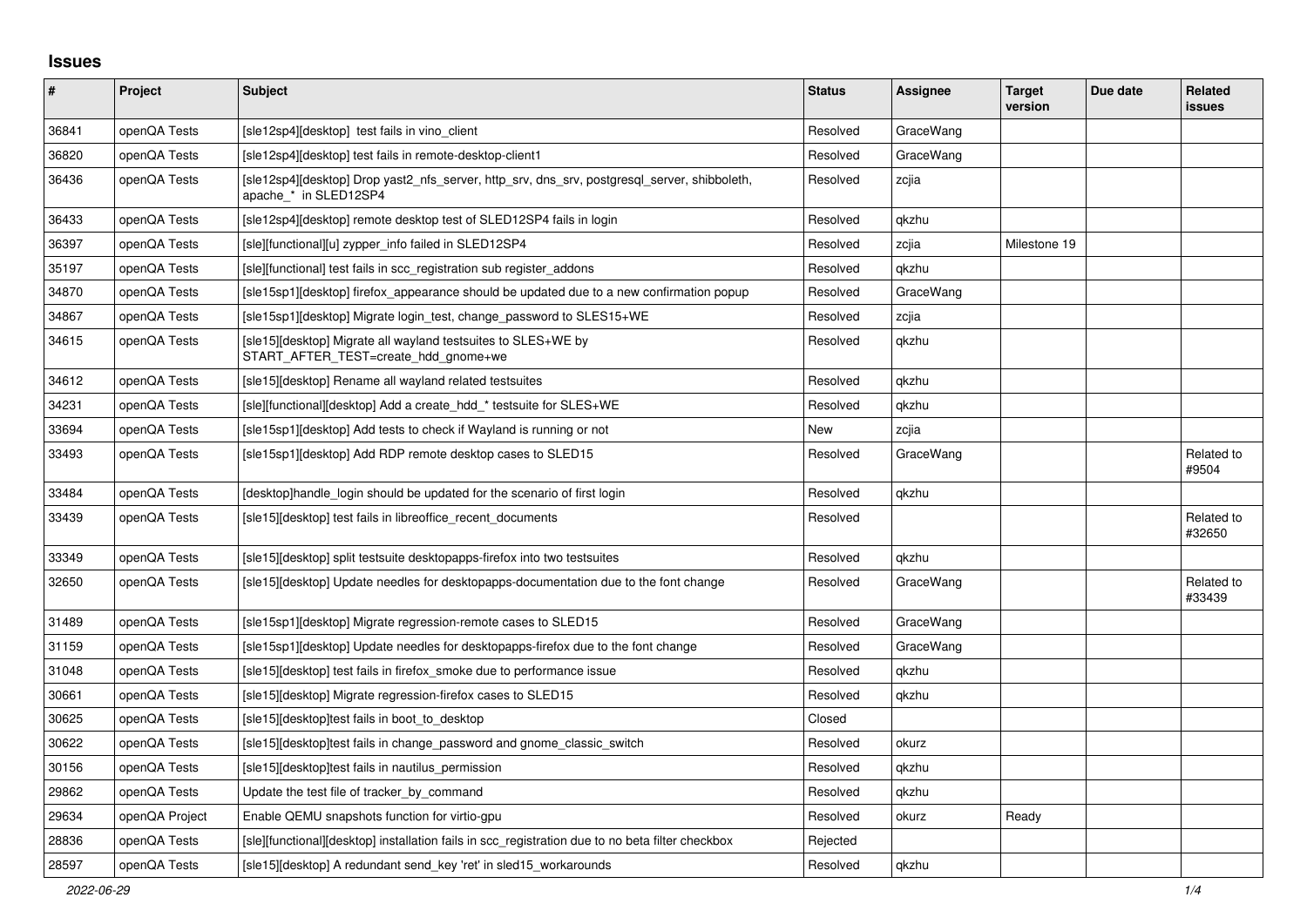| $\sharp$ | Project      | Subject                                                                                                                    | <b>Status</b> | <b>Assignee</b> | <b>Target</b><br>version | Due date   | Related<br><b>issues</b>                                                       |
|----------|--------------|----------------------------------------------------------------------------------------------------------------------------|---------------|-----------------|--------------------------|------------|--------------------------------------------------------------------------------|
| 28240    | openQA Tests | [sle15][desktop] workaround: switch SLE-Classic to GNOME Shell before fate#324384 is done                                  | Resolved      | qkzhu           |                          |            |                                                                                |
| 27502    | openQA Tests | Upgrade x86_64 workers to QEMU 2.9.* or later for Wayland testing of SLED15                                                | Resolved      | szarate         |                          |            | Related to<br>#21786,<br>Blocked by<br>#25688                                  |
| 27229    | openQA Tests | [sle15][desktop] Migrate regression-other cases to SLED15                                                                  | Resolved      | qkzhu           |                          |            |                                                                                |
| 27166    | openQA Tests | [sle15][desktop] Migrate regression-gnome cases to SLED15                                                                  | Resolved      | qkzhu           |                          |            |                                                                                |
| 27062    | openQA Tests | [sle][functional][sle15][desktop] Add new QEMUVGA types for Wayland testing                                                | Resolved      | qkzhu           |                          |            | Related to<br>#15496,<br>Related to<br>#21786,<br>Related to<br>#53339         |
| 26952    | openQA Tests | [sle15][functional][desktop] Enable Desktop Productivity Module for SLE15                                                  | Resolved      | okurz           |                          |            |                                                                                |
| 25992    | openQA Tests | [sle][functional][sle15][desktop] The shutdown-auth is not expected in sled15                                              | Resolved      | okurz           |                          | 2017-11-08 |                                                                                |
| 25266    | openQA Tests | BUILD WE is missing for we testsuite                                                                                       | Closed        |                 |                          |            |                                                                                |
| 23840    | openQA Tests | [sle][qam][x11regressions] qam-regression-documentation can't be started due to a void test_flags in<br>gnote_first_run.pm | Resolved      | qkzhu           |                          |            |                                                                                |
| 23780    | openQA Tests | [tw][desktop] Migrate regression-documentation cases of SLE to Tumbleweed                                                  | Resolved      | zgao            |                          |            | Related to<br>#40082                                                           |
| 23518    | openQA Tests | [sle][tw][x11 regressions] Add testsuit of regression-installation to tumbleweed                                           | Closed        | qkzhu           |                          |            |                                                                                |
| 23516    | openQA Tests | [sle][tw][x11regressions][desktop] Migrate x11regression cases of SLE to tumbleweed                                        | New           |                 |                          |            |                                                                                |
| 19986    | openQA Tests | [sled] checksum failed when publishing cryptlvm hdd images                                                                 | Rejected      |                 |                          |            | Related to<br>#19824, ls<br>duplicate of<br>#16430                             |
| 19660    | openQA Tests | [sled] Networkmanager_controlled popup is too late in yast2_lan                                                            | Closed        |                 |                          |            |                                                                                |
| 19658    | openQA Tests | [sled][sles][functional][qam] test fails in power_action('poweroff')                                                       | Resolved      | michalnowak     |                          |            | Has<br>duplicate<br>#19662,<br><b>Blocks</b><br>#19664,<br>Copied to<br>#19880 |
| 19580    | openQA Tests | [sle15sp1][desktop] Add a gdm case to allow user to set a password when they next login                                    | Rejected      | yfjiang         |                          |            |                                                                                |
| 18960    | openQA Tests | [sled]reboot authentication window popup on SLED12+SDK(fullupdate)                                                         | New           |                 |                          |            |                                                                                |
| 18626    | openQA Tests | [sled][x11regressions] test fails in empathy_irc                                                                           | Resolved      | qkzhu           |                          |            |                                                                                |
| 18410    | openQA Tests | [qam][x11regressions] Close libreoffice test file timely                                                                   | Resolved      | qkzhu           |                          |            |                                                                                |
| 18344    | openQA Tests | [sled][functional] test fails in remote_vnc_controller_sled boot_to_desktop                                                | Resolved      | RBrownSUSE      |                          |            |                                                                                |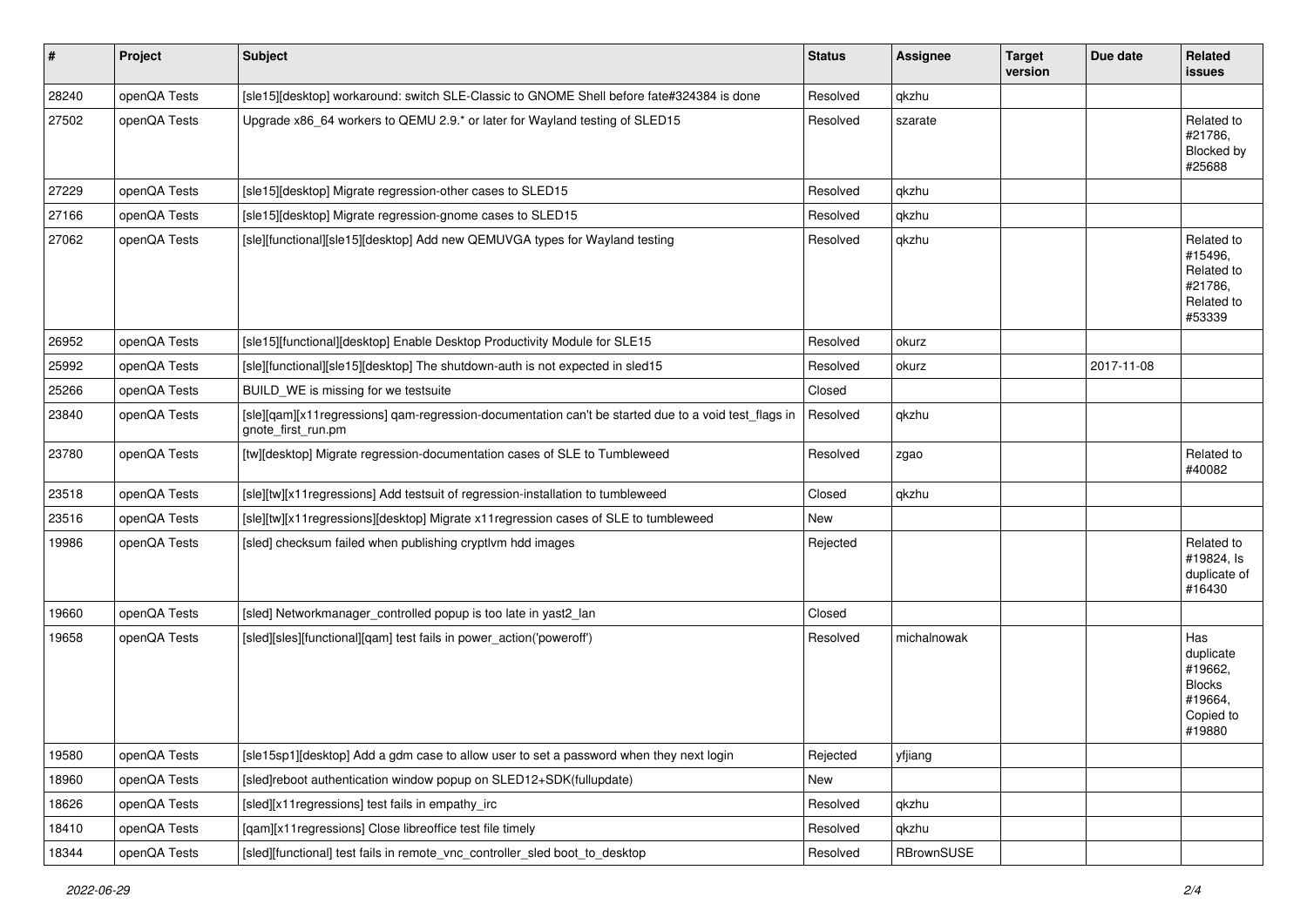| $\sharp$ | Project      | <b>Subject</b>                                                                                                   | <b>Status</b> | <b>Assignee</b> | <b>Target</b><br>version | Due date   | <b>Related</b><br><b>issues</b> |
|----------|--------------|------------------------------------------------------------------------------------------------------------------|---------------|-----------------|--------------------------|------------|---------------------------------|
| 18258    | openQA Tests | [sled][x11regressions]test fails in empathy_aim                                                                  | Rejected      |                 |                          |            |                                 |
| 17894    | openQA Tests | Add testsuits for migration_offline_sled12sp2*                                                                   | Resolved      | qkzhu           |                          |            |                                 |
| 17270    | openQA Tests | test fails in sshd, ssh cleanup, sshxterm                                                                        | Resolved      | okurz           |                          |            |                                 |
| 17268    | openQA Tests | [sled][migration] test fails in zypper_lifecycle expected: '/ImageMagick-\S+\s+2019-10-30' but got<br>2024-10-30 | Rejected      | tinawang123     |                          |            |                                 |
| 16638    | openQA Tests | [sles][sled][functional][migration] test fails in wireshark                                                      | Resolved      | qkzhu           |                          |            | Has<br>duplicate<br>#18260      |
| 16604    | openQA Tests | [sle][functional][desktop]test fails in sshxterm - delays on typing commands in terminal                         | Resolved      | okurz           | Milestone 11             | 2017-11-08 | Related to<br>#26852            |
| 15508    | openQA Tests | firefox_emaillink needs update                                                                                   | Resolved      | qkzhu           |                          |            |                                 |
| 15506    | openQA Tests | firefox_pagesaving needs update                                                                                  | Resolved      | qkzhu           |                          |            |                                 |
| 15462    | openQA Tests | we should workaround for bsc#1013208 in consoletest_setup textmode+proxy_SCC@uefi                                | Closed        | qkzhu           |                          |            |                                 |
| 15374    | openQA Tests | subroutine java_testing of firefox_java.pm should be updated                                                     | Resolved      | vsvecova        |                          |            | Has<br>duplicate<br>#17292      |
| 14858    | openQA Tests | shortcut of libreoffice_pyuno_bridge has changed                                                                 | Resolved      | qkzhu           |                          |            |                                 |
| 14508    | openQA Tests | ImageMagick.pm should clean it's testing files after the test                                                    | Closed        |                 |                          |            |                                 |
| 14506    | openQA Tests | ImageMagick.pm should clean it's testing files after the test                                                    | Rejected      |                 |                          |            |                                 |
| 13970    | openQA Tests | application_starts_on_login needles are not accurate                                                             | Closed        | qkzhu           |                          |            |                                 |
| 13968    | openQA Tests | change password $\Box$ fails at the passwd changing step                                                         | Closed        | qkzhu           |                          |            |                                 |
| 13946    | openQA Tests | firefox_emaillink needs update for SLED12SP2                                                                     | Resolved      | qkzhu           |                          |            |                                 |
| 13944    | openQA Tests | gnome_classic_switch needs update                                                                                | Closed        | qkzhu           |                          |            |                                 |
| 13672    | openQA Tests | yast2_bootloader fails in migration_offline_sled11_sp4*                                                          | Resolved      | dgutu           |                          |            |                                 |
| 13642    | openQA Tests | libreoffice_recent_documents need improvement                                                                    | Resolved      | qkzhu           |                          |            |                                 |
| 13120    | openQA Tests | SLED "regression": a lot of libreoffice tests are broken                                                         | Resolved      | qkzhu           |                          |            |                                 |
| 13118    | openQA Tests | SLED "regression": all evolution tests are broken                                                                | Resolved      | qkzhu           |                          |            |                                 |
| 13116    | openQA Tests | SLED "regression": two empathy tests are broken                                                                  | Closed        | qkzhu           |                          |            |                                 |
| 13006    | openQA Tests | Needles need update for 7 gnote cases and 2 evince cases in x11 regression_documentation                         | Resolved      | qkzhu           |                          |            |                                 |
| 12996    | openQA Tests | Needles need update for two pidgin cases in x11 regression message                                               | Resolved      | qkzhu           |                          |            |                                 |
| 11326    | openQA Tests | ask for new testapi hold_key                                                                                     | Resolved      |                 |                          |            |                                 |
| 11324    | openQA Tests | script or needles need improve for yast2_snapper - migration_offline_sled12sp1_sdk                               | Resolved      | qkzhu           |                          |            |                                 |
| 11168    | openQA Tests | sled textmode test loads yast2_nfs_server                                                                        | Resolved      | qkzhu           |                          |            |                                 |
| 11166    | openQA Tests | reboot_gnome and shutdown tests failed because they required to match auth dialog on SLED                        | Resolved      |                 |                          |            |                                 |